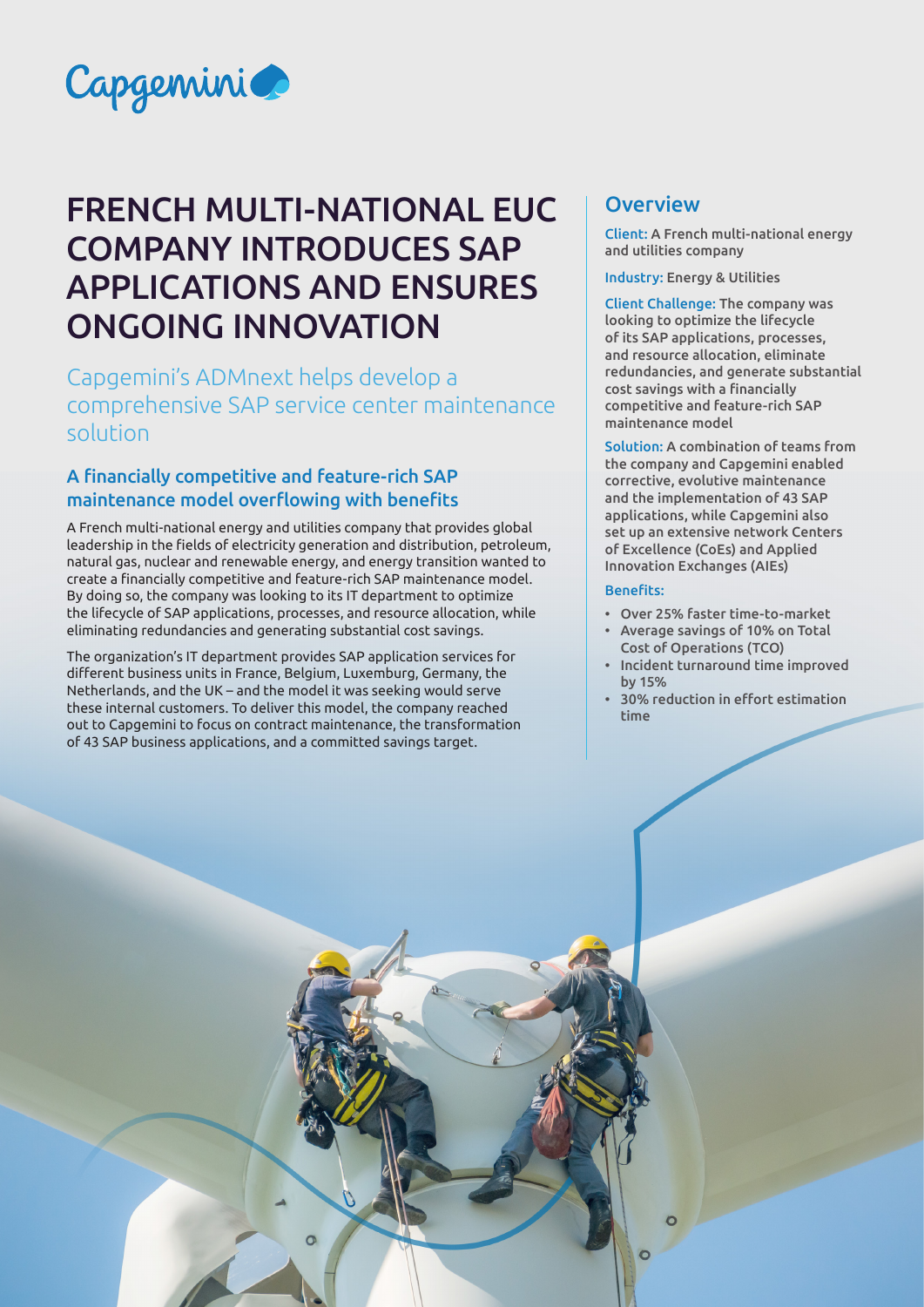### A comprehensive SAP service center maintenance solution from Capgemini's ADMnext

The Capgemini team began work on an SAP service center maintenance solution, which utilizes Capgemini's economic Application Portfolio Management (eAPM) to conduct a thorough analysis of the existing SAP landscape. Next, the partners had to deal with the most challenging part of this journey: the transition from the previous vendor. Key members of the delivery team had to physically travel to the previous vendor's office to ensure a smooth and complete handover. To make the process smoother, a cultural training program was put in place, along with the set-up of a translation factory that helped translate French, German, and Dutch documents into English.

In addition, approximately 70% of the company's applications were customized systems, meaning that the team had to undergo on-the-job training and perform a thorough review of application overview documents. Another key challenge was end-user comfort levels with offshoring, which was overcome by arranging a number of client visits to Capgemini's India center. Following this initial transition phase, the team entered the stabilization phase, which focused mostly on the complete translation, documentation, and stabilization of service levels. A key development during this phase was the successful implementation of a One Team model, which ensured that representatives from both the company and Capgemini worked as one seamless team throughout the entire journey.

Throughout the run phase, the team helped optimize the company's processes with a number of additional ADMnext tools, models, and frameworks. These included tools such as RaRe, iDOC, and ABACUS, as well as industrialization levers such as Failure Mode Analysis (FMA), business process focus (BPF), and the continuous improvement plan. A key success was the implementation of the BPF assessment exercise, which provided multiple possibilities for the optimization of business processes. IT KPIs were replaced by business KPIs, helping optimize processes, save time, and improve business satisfaction. One notable outcome from the BPF exercise was the implementation of the iDOC monitoring tool, which helps save time by proactively sending failure alerts to concerned owners.

Additionally, fixing recurring issues has led to improved applications availability with substantially less downtime while performing business transactions. Proactive alerts on incidents related to payment processes are strengthening business partner relations and delivering savings on penalties and interest for overdue outstanding payments. Automation of the payroll system is improving employee satisfaction with accurate pay slips data and the avoidance of losses of up to 360,000 pounds per year. Bots deployed within the SAP system are reducing manual activities and related costs while payroll automation is bringing substantial legal cost savings and a reduction in manual efforts. Now, the company is working with the Capgemini team to use Fiori automation to simplify the complexities of third-party invoice approvals.

> During my visit to Mumbai, I was impressed with the fact that Capgemini SAP consultants and analysts were working on our cases with the greatest dedication in an office that is completely focused on us. I was presented really interesting analyses about problems on a few of our applications, followed by valuable proposals for improvement actions and future evolutions of our SAP systems

> > CLIENT'S SAP SERVICE CENTER MANAGER